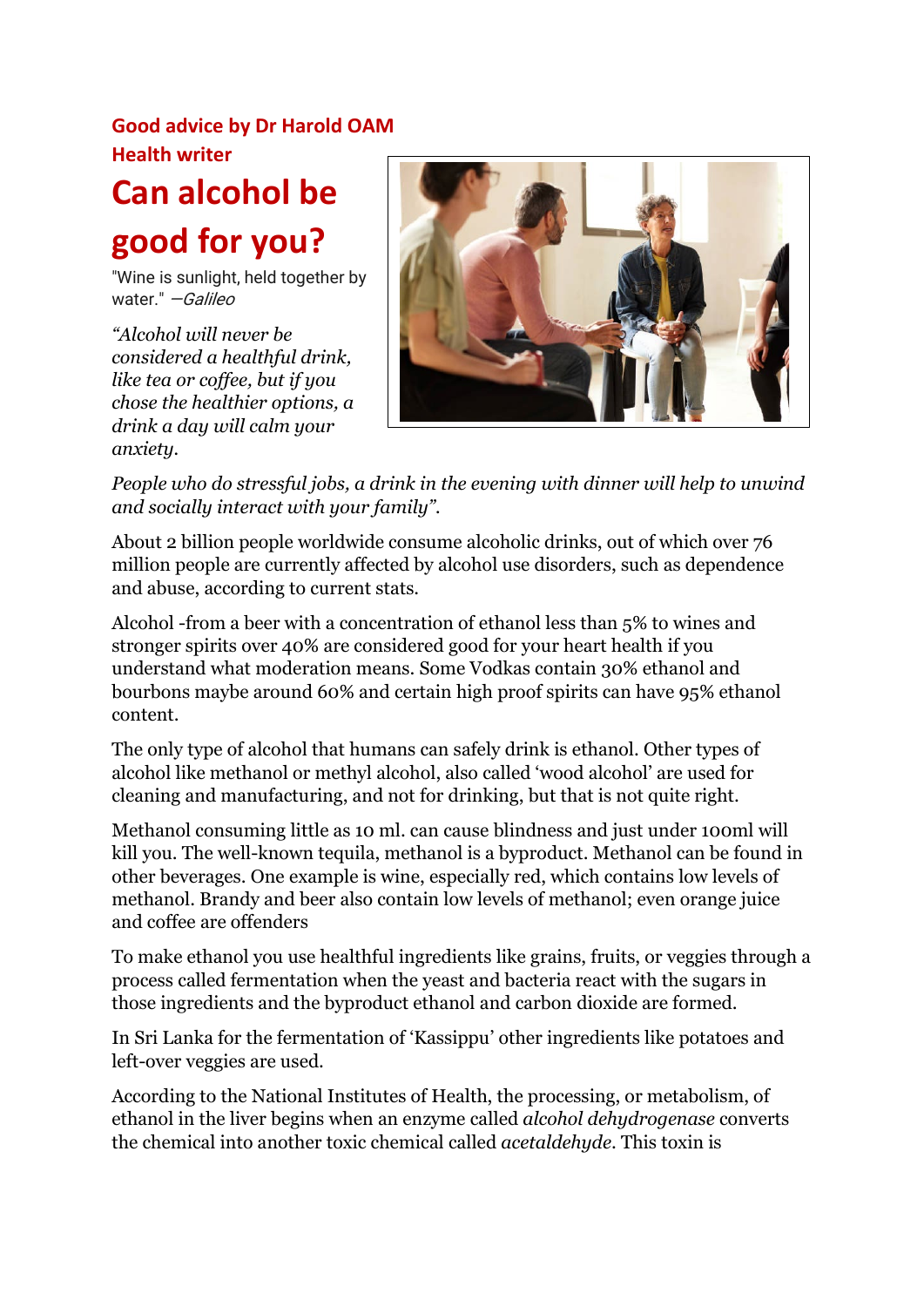metabolized quickly, and in a few steps, it's broken down into innocuous carbon dioxide and water.

The metabolism of methanol, however, doesn't go off as smoothly. The chemical depresses the central nervous system in the same way as ethanol, so in large quantities, it can kill someone in the same way as ordinary alcohol poisoning, but according to the National Institutes of Health, even 2 to 8 ounces of methanol can be fatal to an adult.

#### **The benefits of moderate drinking are considered to provide some health benefits such as reducing your risk of developing and dying of heart disease, possibly reducing your risk of ischemic stroke, and reducing your risk of diabetes.**

Experts are mixed on the benefits of drinking alcohol, but they are clear on the harm of too much drinking. Binge drinking can increase the risk for high blood pressure, stroke, and congestive heart failure.

According to a recent study by a group of scientists at Oxford University in England, there's no safe dose for alcohol consumption.

The observational study looked at data from more than 25,000 middle-aged adults. The study found that moderate consumption is more closely associated with adverse effects on the brain than was previously known.

#### **For decades, doctors have described moderate drinking — a maximum of one drink per day for women and two a day for men — as low risk and perhaps even good for health.**

But that view appears to be shifting. Last year, an expert advisory committee for the 2020 Dietary Guidelines for Americans Trusted Source recommended that the daily limit be lowered to one drink for men. One drink is said to be equivalent to 12 ounces of beer, 5 ounces of wine, or 1.5 ounces of liquor.

Binge drinking can cause harm, by an increased risk of high blood pressure, stroke, and congestive heart failure. Experts believe that alcohol can cause several kinds of cancer, including breast and liver cancer.

Shivendra Shukla, PhD, the Margaret Proctor Mulligan Professor of medical pharmacology and physiology at the University of Missouri in Columbia, warns even a small amount of alcohol can be damaging.

Shukla has researched binge drinking and chronic drinking over the last 25 years.

Dr Jeanette Tetrault, a professor of medicine and addiction specialist at the Yale School of Medicine, takes a more measured view of alcohol consumption.

"We know that there are negative health effects related to alcohol consumption," she said. "We know there are situations where any drinking can have negative health effects, including for populations such as pregnant women, adolescents. Our messaging as providers needs to be to look at individual circumstances and assess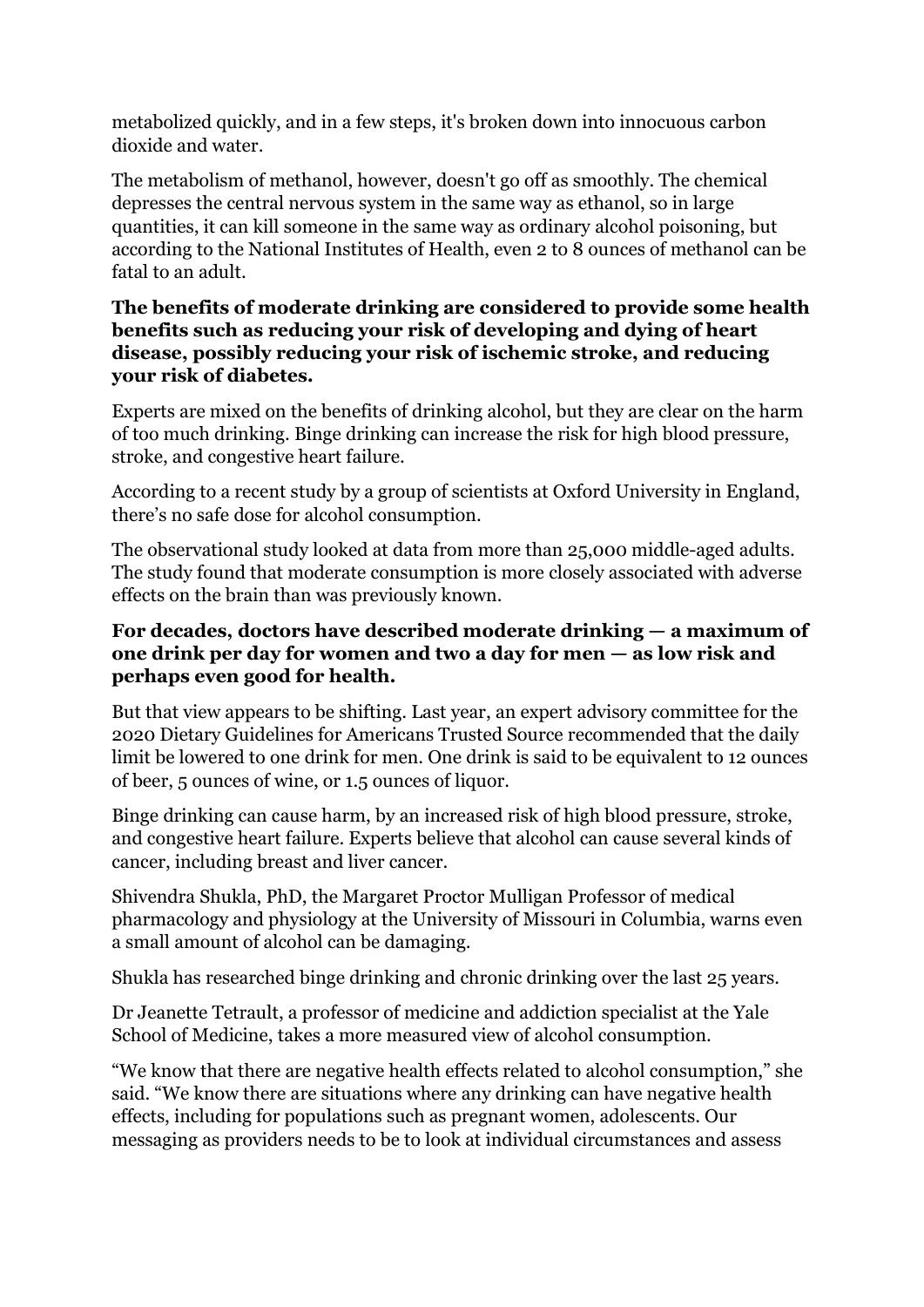the risk and health effects of individuals. Abstinence-only does not work. We've seen public health campaigns like that fail in the past."

It is believed that moderate amounts of alcohol might help slightly raise levels of good HDL cholesterol.

Researchers have also suggested that red wine might protect the heart, thanks to the antioxidants it contains.

The grape skins in red wine contain a polyphenol called resveratrol, which has been shown in laboratory studies to act as an antioxidant that can fight cancer. To get the maximum benefit to prevent cancer, may have to drink 20 gallons of red wine daily.

It is shown that red wine in moderation has been shown to help prevent coronary artery disease due to the antioxidants that it has.

Studies in Cedars-Sinai Medical Center have shown that drinking red wine may cut Women's Breast Cancer Risk. They found that chemicals in the skins and seeds of red grapes slightly lowered estrogen levels while elevating testosterone among premenopausal women who drank eight ounces of red wine nightly for about a month.

It was believed that alcohol increases the body's estrogen level, fostering the growth of cancer cells.

Is there evidence that alcohol drinking can cause cancer?

The National Toxicology Program of the US Department of Health and Human Services lists consumption of alcoholic beverages as a known human carcinogen.

The risk comes from the daily drinking of large volumes of alcoholic beverages. Based on data from 2009, an estimated 3.5% of cancer deaths in the United States (about 19,500 deaths) were alcohol-related.

The lowest countries, according to statistics per capita consumption of alcohol in 2016 were Latin America and the Caribbean. Guatemala had the lowest alcohol consumption among its population aged 15 years and older, with 2.4 litres of pure alcohol consumption per year.

About 1.3 million new cases and 666,000 cancer deaths were estimated to have occurred in 2018 in Latin America and the Caribbean. The five most common cancers in 2018 were female breast (200,000 new cases, 15% of all cancer cases), prostate (190,000, 14%), colorectal (128,000, 9%), lung (90,000, 7%) and stomach cancer (67,000, 5%).

#### **So, how can countries with such low consumption of alcoholic beverages have such a high incidence of cancer? Make your conclusions.**

Most studies show that moderate alcohol consumption, regardless of beverage type, reduces the risk of coronary heart disease among men and older women. There is strong evidence to support that ethanol, the main constituent in alcoholic beverages, is causally related to a lower risk of CHD through changes in lipids and hemostatic factors.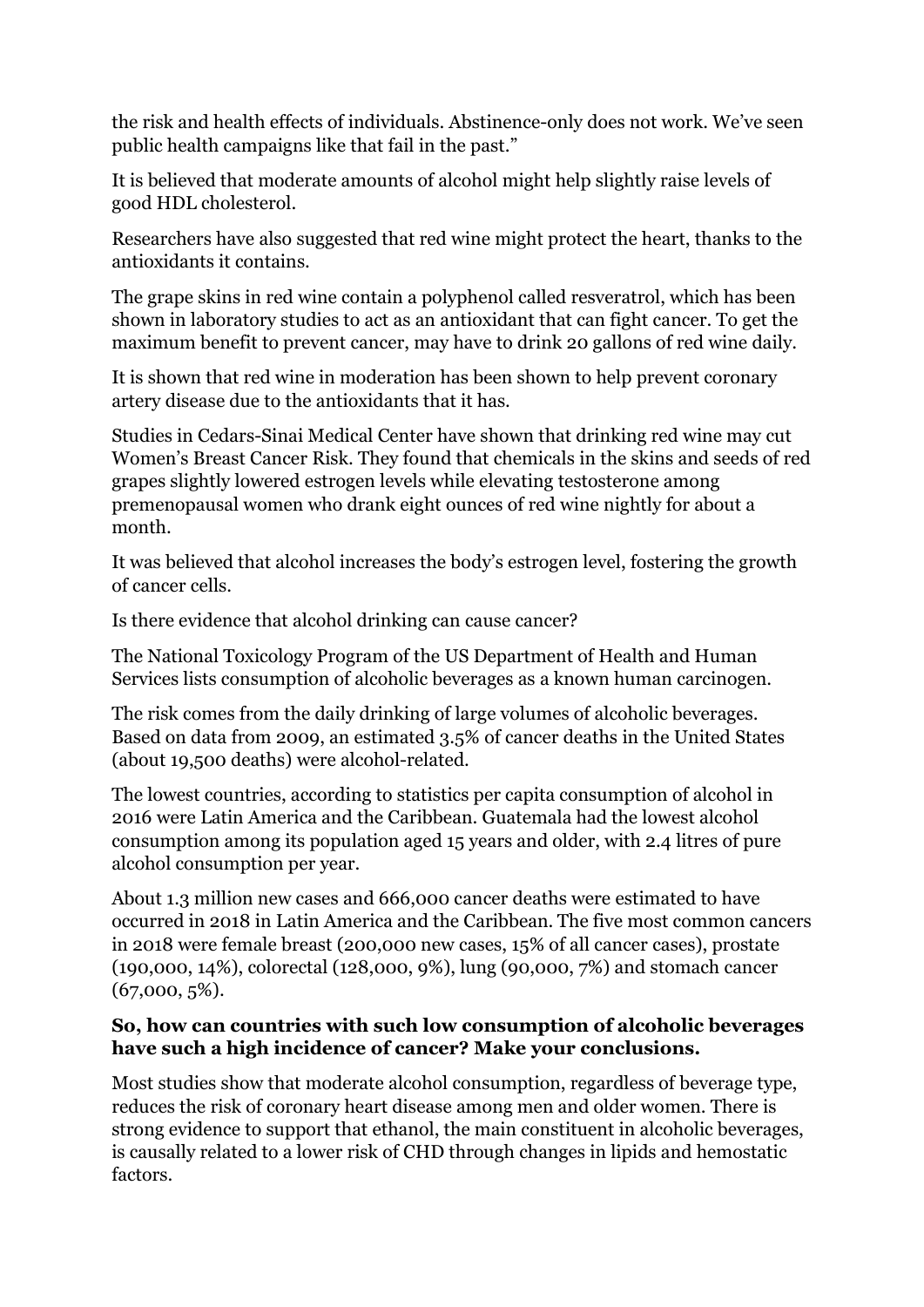## **Is Whiskey good for your heart?**

Chances are that your whisky is as good an option for the heart as the much-vaunted red wine. Recent research has shown that whisky is among the best alcoholic beverages in terms of antioxidants.

## **Alcoholic Cardiomyopathy**

Alcoholic cardiomyopathy is a condition where your heart changes shape because of long-term heavy alcohol use. The changes to your heart's shape cause long-term damage, leading to heart failure and severe problems. Abstaining from alcohol may help some people recover, but others will need medication or even surgery.

## **Can diabetics drink alcohol?**

If your diabetes is well controlled there is no reason why you should not drink alcohol. Rules are the same as for everyone else: one drink per day for women; two for men.

The best type of alcohol for people with diabetes are those with low sugar or carb content. . That includes light beers, red and white wines, distilled spirits, and low carb cocktails if you avoid sugary juices or syrups.

Some sources claim that alcohol is converted into sugar by the liver. This is not true. Alcohol is converted to several intermediate substances (none of which is sugar) until it is eventually broken down into carbon dioxide and water.

Pure forms of alcohol like whiskey, gin, tequila, rum, and vodka are all completely sugar-free whereas wines and light beer like Sapporo or Budvar have a minimal-carb content.

**Those people having diabetes and taking metformin must be careful. Metformin can cause a buildup of lactic acid. This buildup can cause serious damage to your kidneys, lungs, heart, and blood vessels. If lactic acidosis is not treated right away, organs may shut down, which can lead to death.**

## **Does alcohol spike insulin?**

Alcohol consumption causes an increase in insulin secretion, which leads to low blood sugar (otherwise known as hypoglycemia). This causes light-headedness and fatigue and is also responsible for a host of longer-term alcohol-related health problems.

The best choices of alcohol are those having little sugar, low ethanol levels, and consuming one to two drinks by men and one drink by women.

Red wine comes on top of the list. It contains antioxidants that protect your cells from damage, polyphenols that can promote heart health.

Research shows that red wine is associated with cardiovascular health, bone density and brain health.

Choose natural wines. They have fewer additives and are more liver-friendly.